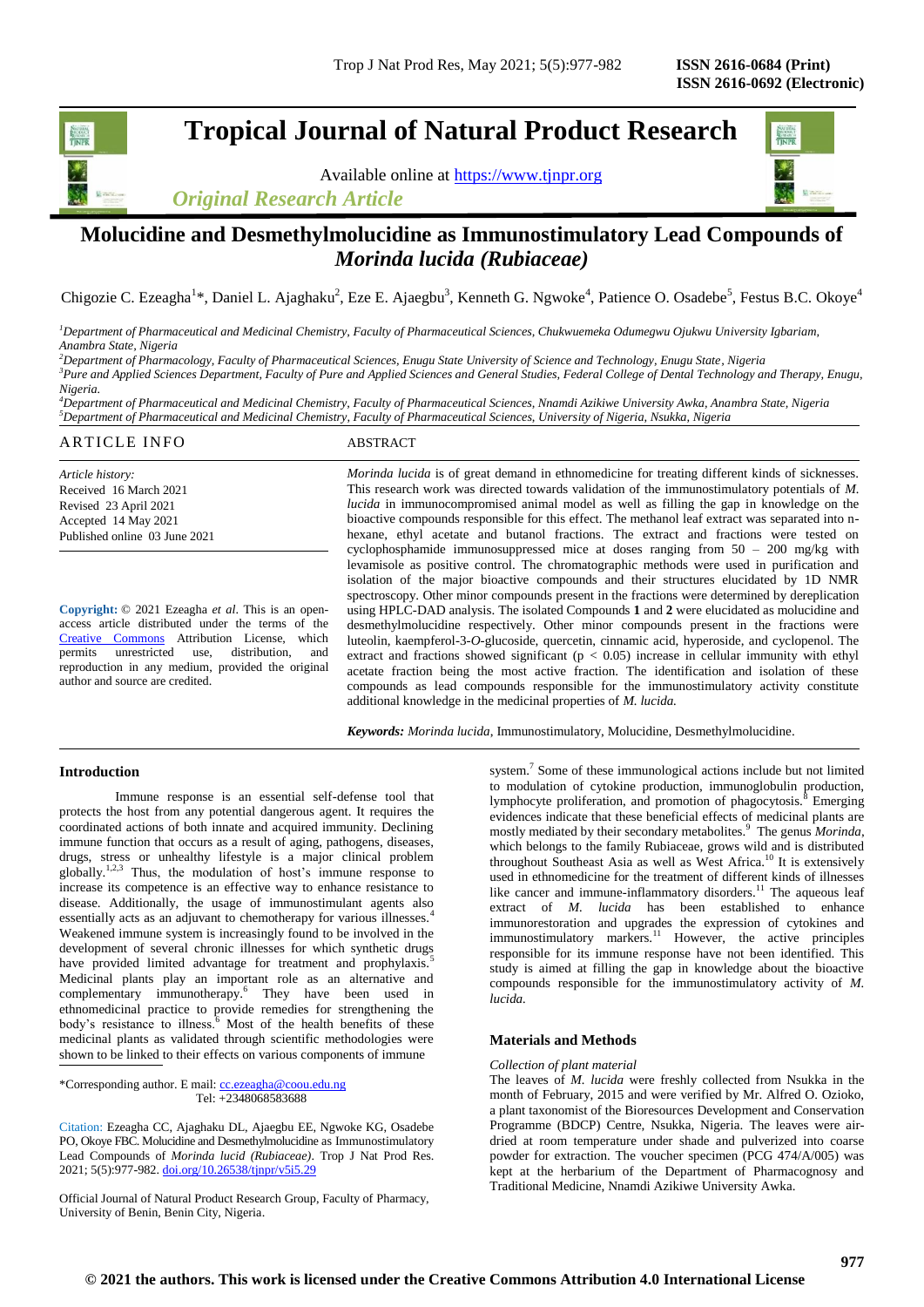#### *Extraction and fractionation*

The leaf powder (1 kg) was extracted for 72 h by cold maceration in 15 L of methanol with intermittent shaking. The extract was filtered and concentrated *in vacuo* at 40ºC using rotary evaporator. The extract (50 g) was suspended in 200 mL of distilled water and partitioned successively in increasing order of polarity with 500 mL X 3 of each of n – hexane and ethyl acetate and 1 L of n-butanol to obtain fractions soluble in these respective solvents. The fractions were concentrated using rotary evaporator and stored at 4ºC in a refrigerator until required for analysis.

#### *Isolation and structural elucidation of active compounds*

The ethyl acetate fraction (5 g), the most active fraction was subjected to Vacuum Liquid chromatography (VLC) and was fractionated by a normal phase silica gel (6 cm x 50 cm) eluting with a gradient solvent system made of hexane and ethyl acetate (100:0 to 0:100). A total of 16 VLC fractions (EC1 – EC16) were obtained and HPLC analysis was carried out on them. Two fractions EC7 (303 mg) and EC13 (222 mg) were subjected to Sephadex LH-20 chromatographic separation with a gradient system of 100% methanol, 4 and 4 sub-fractions of EC7 (EC71 – EC74) and EC13 (EC131 – EC134) respectively were obtained. Using TLC reading, EC73 (230 mg) and EC133 (185 mg) were further purified with semi-preparative HPLC coupled to a UV detector. The eluted peaks were collected respectively by manual work based on the records of a UV-vis detector to obtain compounds **1** and **2**.

The purity of the isolated compounds was verified using analytical HPLC analysis, which was performed with a Dionex P580 HPLC system coupled to a photodiode array detector (UVD340S, DionexSoftron GmbH, Germany). Detection was at 235, 254, 280 and 340 nm. HPLC-DAD analysis was also performed on some of the fractions for the purpose of identifying detected compounds by dereplication. The chemical structures of the isolated compounds were determined by one dimensional Nuclear Magnetic Resonance Spectroscopy. The observed chemical shifts (δ) were recorded in ppm and the coupling constants (*J*) were recorded in Hz.

#### *Experimental animals*

Swiss Albino mice of either sex  $(20 - 30$  g) were used for this study. The animals were obtained from the Animal House of the Department of Pharmacology and Toxicology, Nnamdi Azikiwe University, Awka. The animals were housed in standard laboratory condition. All animal studies were performed in accordance with NIH guidelines outlined in the Guide for the Care and Use of Laboratory Animals, as described in protocols reviewed and approved by the Nnamdi Azikiwe University Institutional Animal Care and Use Committee (NAU/FPS/PHAT/017- 21).

#### *Cyclophosphamide-induced myelosuppression*

Animals were divided into seven groups of five animals per group. All the groups were immunosuppressed using Cyclophosphamide (30 mg/kg) intraperitoneally administered in single doses for three days. Groups 1 and 2 served as control and received 10 mL/kg distilled water and 100 mg/kg levamisole respectively. Groups 3, 4 and 5 received 50, 100 and 200 mg/kg of the extract respectively while groups 6 and 7 were given 200 mg/kg each of ethyl acetate and butanol fraction respectively. All the treatments were done using oral route, daily for 14 consecutive days. Blood samples were collected from retro orbital plexus before and after immunosuppression as well as on the  $14<sup>th</sup>$  day of the experiment 3 h after treatment for the determination of total and differential leukocyte count**.** 

#### *Statistical analysis*

The results were expressed as mean  $\pm$  standard error of mean (S.E.M.), analyzed for one-way analysis of variance (ANOVA) and post hoc Tukey-Kramer multiple comparison tests. Differences between groups were considered significant at  $p < 0.05$  levels.

#### **Results and Discussion**

## *Phytocompounds isolated and identified from M. lucida*

Compound **1** was isolated from ethyl acetate fraction of *M. lucida*. It showed a retention time of 25.197 min in HPLC analysis and UV absorption maxima at  $\lambda_{\text{max}}$  240.4, 300 and 343.8 nm characteristic of a 3, 4-dihdroxy cinnamovl sub-structure. The  $H-MMR$  spectrum showed two methoxy singlets at  $\delta$  3.92 assigned to 3'-OCH<sub>3</sub> and  $\delta$  3.76 assigned to the methyl carboxylate (14-COOCH3). The cinnamoyl substructure was confirmed by the presence of a 1, 3, 4-trisubstituted aromatic ring with a typical ABX coupling pattern at  $\delta$  7.55 (d,  $J =$ 2.0, H-2'), 6.90 (d,  $J = 8.0$  Hz, H-5'), and 7.28 (dd,  $J = 8.0$ , 2.0 Hz, H-6'). The presence of olefinic singlet peak at δ 7.75 assigned to H-13 and absence of the usual trans olefinic proton peaks of cinnamic acid derivatives, confirms that the cinnamoyl moiety exist as a substructure. Analysis of the other proton peaks (Table 1) showed that the cinnamoyl moiety was linked to an iridoid nucleus. Comparison of the UV and NMR data showed a perfect correlation with that of the previously reported molucidin (Figure 1). It is interesting that molucidin is (-)-oruwacin, which is the enantiomer of oruwacin previously isolated also from *M. lucida*. 12

Compound **2** was isolated from ethyl acetate fraction of *M. lucida*. It showed a retention time of 23.187 min in HPLC analysis and UV absorption maxima at 222.4, 300 and 354, very similar to that of **1** and also characteristic of a 3, 4-dihdroxy cinnamoyl sub-structure. The HNMR spectrum of **2** is similar to that of **1**. There is the presence of a 1, 3, 4- trisubstituted aromatic ring with a typical ABX coupling pattern at  $\delta$ 7.55 (d, *J* = 2.0, H-2'), 6.90 (d, *J* = 8.0 Hz, H-5'), and 7.28 (dd,  $J = 8.0$ , 2.0 Hz, H-6<sup>\*</sup>) in the 1HNMR spectrum (Table 1) The proton signals characteristic of an iridoid nucleus, were also present. The major difference was the absence of the second methoxy signal at 14. The observation suggested that compound **2** is a desmethyl derivative of compound **1**. Compound **2** was thus elucidated as 14 desmethyl molucidin (Figure 1). The observed lower retention time of compound **2** (23.187 min) as compared to compound **1** (25.197 min) further supported that **2** is more polar with free carboxylic acid moiety as opposed to the methyl ester of molucidine.

Some compounds, Luteolin, Kaempferol, Quercetin, Cinnamic acid, Hyperoside and Cyclopenol were identified in by dereplication using HPLC-DAD analysis of the ethyl acetate fraction. Quercetin was identified from both ethyl acetate fraction of *M. lucida*. It showed a retention time of 32.32 min in HPLC analysis and UV absorption maxima at 370.7 nm. Hyperoside was identified from butanol extract of *M. lucida*. It showed a retention time of 23.5 min in HPLC analysis and UV absorption maxima at 203 and 257.1 nm. Kaempferol-3 rutinoside was identified from ethyl acetate extract of *M. lucida*. It showed a retention time of 29.64 min in HPLC analysis and UV absorption maxima at 203.3 nm, 266 nm and 346.1 nm. While Kaempferol-3-O-glucoside was identified from butanol extract of *M. lucida*. It showed a retention time of 25.25 min in HPLC analysis and UV absorption maxima at 265.9, 349.1 and 370.3 nm. Luteolin was identified from ethyl acetate extract of *M. lucida*. It showed a retention time of 36.78 min in HPLC analysis and UV absorption maxima at 204.4, 242.3 and 346.2 nm. Cinnamic acid was identified from ethyl acetate extract of *M. lucida*. It showed a retention time of 31.56 min in HPLC analysis and UV absorption maxima at 214.5 nm and 275.6 nm. Cyclopenol was identified from both ethyl acetate and butanol extract of *M. lucida*. It showed a retention time of 31.38 min in HPLC analysis and UV absorption maxima at 203.1 nm and 282.7 nm.

#### *Effect on cyclophosphamide-induced myelosuppression*

Myelosuppression was recorded in all the groups after three days induction with cyclophosphamide. This was evident by the significant (p<0.05) decrease in post induction WBC and differential leukocyte counts compared to baseline pre-induction counts. However, treatment with the extract and fractions of *M. lucida* showed significant (p<0.05) increase in WBC count compared to their post-induction values as well as to vehicle control count (Figure 2). Methanol extract at 50 mg/kg produced higher increase in WBC than 100 mg/kg of levamisol while ethyl acetate fraction performed better that butanol fraction. For the differential leukocyte count, levamisol and the methanol extracts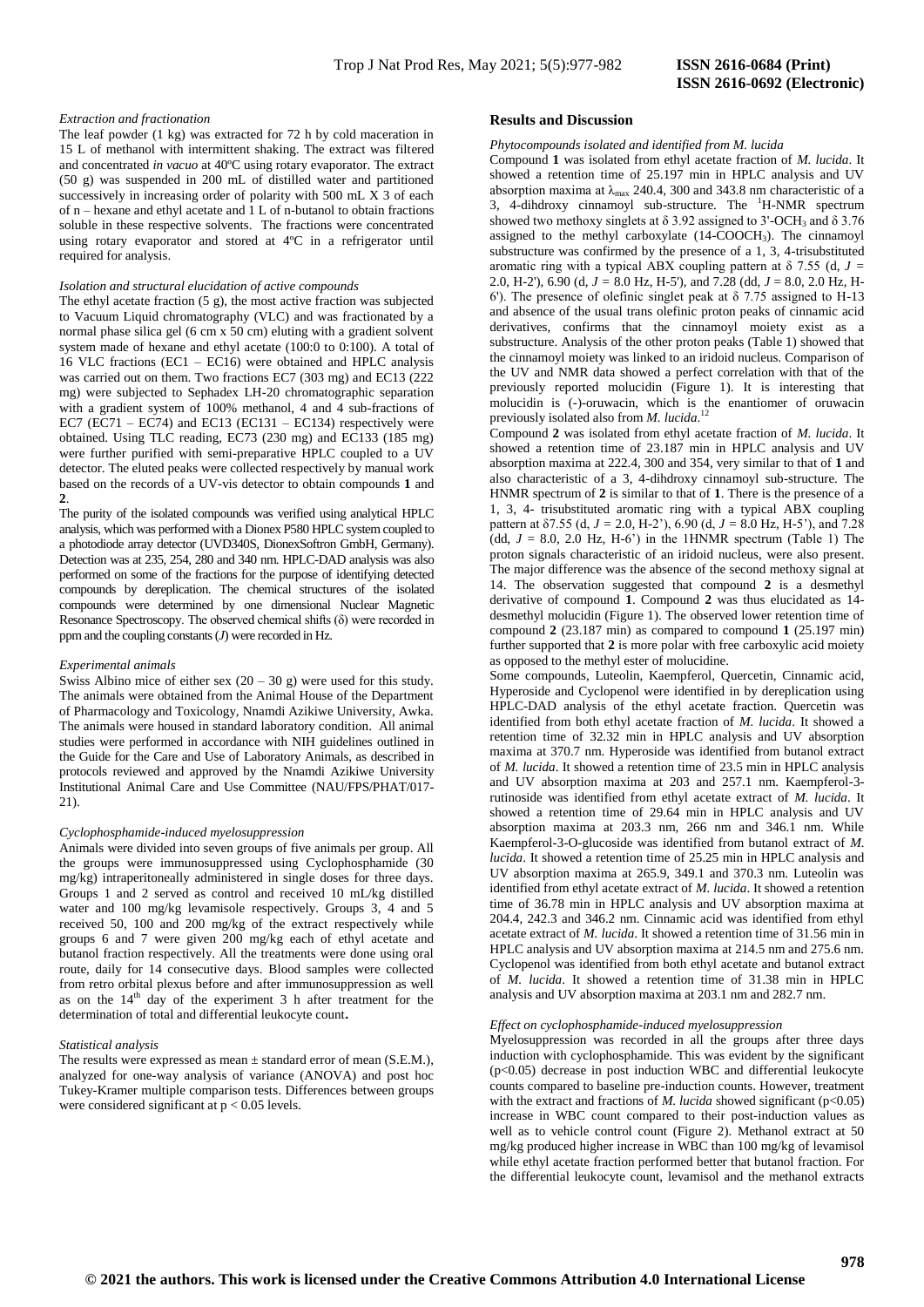## **ISSN 2616-0692 (Electronic)**

showed significant ( $p < 0.05$ ) increase in lymphocyte count compared to their post-induction values (Figure 3). Similar trend of activity was recorded for the neutrophil, monocyte and eosinophil counts though butanol fraction failed to produce significant ( $p > 0.05$ ) increase in eosinophil and monocyte counts (Figures 4-6).

The aqueous extract of *M. lucida* as reported in the previous studies shows immunostimulant activity.<sup>11</sup> However, there is still lack in knowledge regarding the bioactive compounds responsible for this pharmacological action. Hence, this study was directed towards validation of the immunostimulatory potentials of *M. lucida* in immunocompromised animal model as well as the identification and isolation of bioactive compounds responsible for this effect. Cyclophosphamide was selected for inducing immunosuppression since it had been used for this purpose both clinically and in most laboratory research studies pertaining to immunostimulatory effects of medicinal plants.<sup>14, 15</sup>

The cell mediated immune system is the host's primary response against invasive microorganisms that cause intracellular infections. Neutrophils and other granulocytes apart from neutralizing invaders also provide an additional link between innate and adaptive immunity by internalizing, processing and presenting antigens to orchestrate adaptive immunity.<sup>16</sup> Circulating monocytes that differentiate into tissue macrophages are highly phagocytic and also participate in the eradication of invading microorganisms and clearance of damaged or senescent autologous tissues.<sup>17</sup> They also play an active role in antigen processing and presentation to further generate immune response. The ability of the extract and fractions of *M. lucida* to increase these cell types demonstrates its potential to stimulate innate immune defense which is required to prevent infection in immunocompromised persons as well as fight infection and cancer.



**Figure 1:** The Chemical structures of the isolated compounds Molucidin (1) and 14-desmethyl molucidine (2)

| <b>Position</b>               | $\delta_{\rm H}$ Compound 1   | $\delta_H$ Molucidine <sup>13</sup> | $\delta_{\rm H}$ Compound 2  | $\delta_{\rm H}$ Desmethylmolucidine <sup>13</sup> |
|-------------------------------|-------------------------------|-------------------------------------|------------------------------|----------------------------------------------------|
| $\mathbf{1}$                  | 5.75 (d, $J=6.0$ , 1H         | 5.64 (d, $J=6.0$ )                  | 5.74 (d, $J=5.6$ , 1H)       | 5.68 (d, $J=5.6$ , 1H)                             |
| $2^{\circ}$                   | 7.55 (d, $J=2.1$ )            | 7.43 (d, $J=2.0$ )                  | 7.55 (d, $J=2.0$ , 1H)       | 7.49 (d, $J=2.0$ , 1H)                             |
| 3                             | $7.51$ (s, 1H)                | 7.46 (s, 1H)                        | $7.48$ (s, 1H)               | $7.50$ (s, 1H)                                     |
| $3^{\circ}$ -OCH <sub>3</sub> | $3.94$ (s, 3H)                | $3.96$ (s, 3H)                      | $3.93$ (s, 3H)               | $3.95$ (s, 3H)                                     |
| 5                             | 4.05 (dt, $J=9.5$ , 2.2, 1H)  | 4.05 (dt, $J=10.0$ , 2.0, 1H)       | 4.03 (dt, $J=9.4$ , 2.1, 1H) | 4.05 (dt, $J=10.0$ , 2.0, 1H)                      |
| 5'                            | 6.91 (d, $J=8.3$ )            | 6.99 (d, $J=8.0$ , 1H)              | 6.90 (d, $J=8.3$ , 1H)       | 6.92 (d, $J=8.0, 1H$ )                             |
| 6                             | 6.03 (dd, $J=5.5$ , 2.1, 1H)  | 6.03 (dd, $J=6.4$ , 2.0, 1H)        | 6.04 (dd, $J=5.5$ , 2.2, 1H) | $6.06$ (dd, J=6.4, 2.0, 1H)                        |
| $6^{\circ}$                   | 7.29 (dd, $J=8.3$ , 2.0, 1H)  | 7.26 (dd, $J=8.0, 2.0$ )            | 7.28 (dd, $J=8.2$ , 2.0, 1H) | 7.25 (dd, $J=8.0, 2.0, 1H$ )                       |
| $\overline{7}$                | 5.73 (dd, $J = \ldots$ , 1H)  | 5.63 (dd, $J=6.4$ , 2.4, 1H)        | 5.72 (dd, $J=5.6$ , 2.4, 1H) | 5.67 (dd, $J=6.4$ , 2.4, 1H)                       |
| 9                             | $3.62$ (dd, $J=9.5,5.8, 1H$ ) | 3.58 (dd, $J=10.0$ , 6.0, 1H)       | 3.60 (dd, $J=9.4$ , 5.8, 1H) | 3.60 (dd, $J=10.0$ , 6.0, 1H)                      |
| 10                            | $5.31$ (s, 1H)                | $5.22$ (s, 1H)                      | $5.31$ (s, 1H)               | $5.28$ (s, 1H)                                     |
| 13                            | $7.75$ (s, 1H)                | $7.78$ (s, 1H)                      | 7.73 (s, d, $J=1.3$ , 1H)    | $7.75$ (s, 1H)                                     |
| 14-COOCH <sub>3</sub>         | $3.78$ (s, 1H)                | $3.78$ (s, 1H)                      |                              |                                                    |

**Table 1:** <sup>1</sup>H NMR data of Compound 1 (Molucidin) and 2 (Desmethylmolucidine)

 $*$ <sup>1</sup>H-NMR measured at 300 MHz (CD<sub>3</sub>OD)

 $H<sup>1</sup>H-NMR$  measured at 400 MHz (CDCl<sub>3</sub>)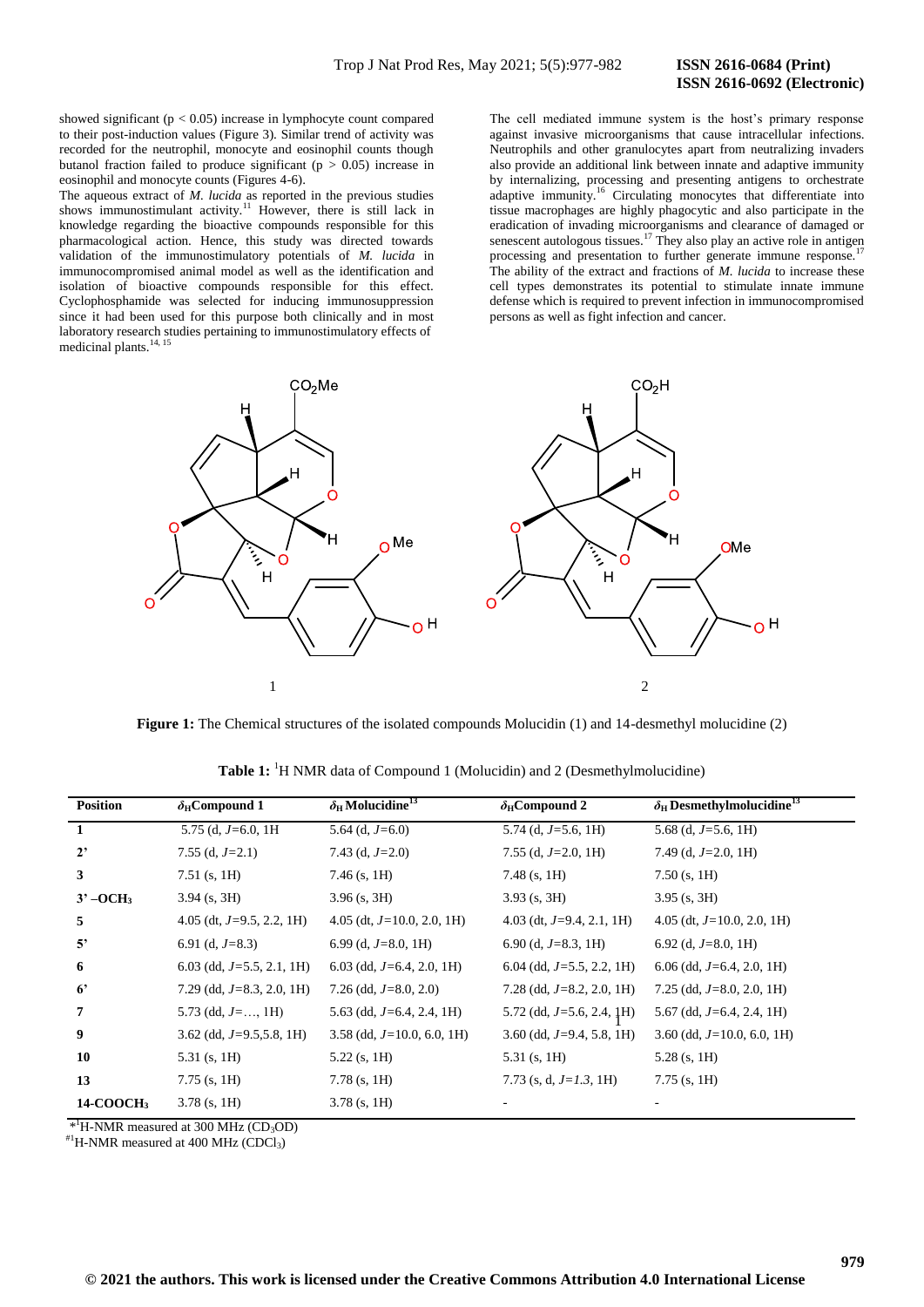

**Figure 2:** Mean Total White Blood Cell (WBC) Count  $p < 0.05$  compared to basal pre-induction values;  $\parallel p < 0.05$ compared to immunosuppressed pre-treatment values;  $β$  p < 0.05 compared to vehicle control post-treatment value



**Figure 3:** Mean Lymphocyte Count  $p < 0.05$  compared to basal pre-induction values;  $\parallel p < 0.05$ compared to immunosuppressed pre-treatment values;  $\beta$  p < 0.05 compared to vehicle control post-treatment value



#### **Figure 4:** Mean Neutrophil Count

 $p < 0.05$  compared to basal pre-induction values;  $\parallel p < 0.05$ compared to immunosuppressed pre-treatment values;  $β$  p < 0.05 compared to vehicle control post-treatment value



#### **Figure 5:** Mean Eosinophil Count

 $* p < 0.05$  compared to basal pre-induction values;  $p < 0.05$  compared to immunosuppressed pre-treatment values;  $β$  p < 0.05 compared to vehicle control post-treatment value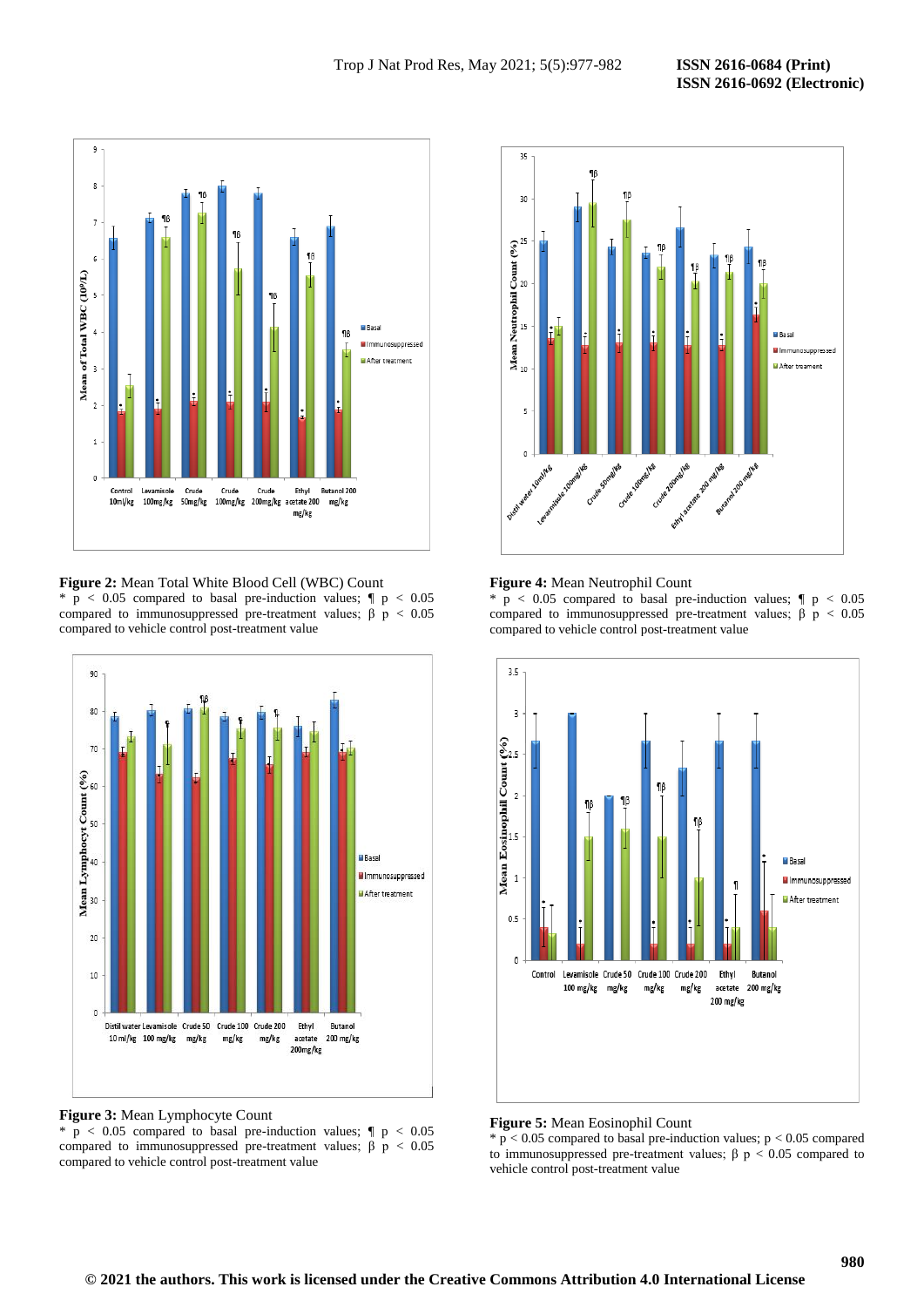

#### **Figure 6:** Mean Monocyte Count

\*  $p$  < 0.05 compared to basal pre-induction values;  $\parallel p$  < 0.05 compared to immunosuppressed pre-treatment values;  $\beta p < 0.05$ compared to vehicle control post-treatment value

The two major constituents of the ethyl acetate fraction, molucidin and desmethylmolucidin are iridoid derivatives. Iridoid compounds are important class of bioactive monoterpenoids.<sup>18</sup> Strong stimulatory activity of this class of compound on both arm of the immune system makes them very useful in natural product-based therapy targeted towards promoting host immune function.<sup>19</sup> An iridoid glucoside, Plumieride, was previously reported restoring the suppressed cell mediated and humoral immune response in immune compromised cyclosporine and cyclophosphamide balb/c mice.<sup>20</sup> Other monoterpenoids like carvone, limonene and perillic acid were also reported by other studies to increase total WBC in mice.<sup>21</sup> The isolated iridoid derivatives may thus be responsible for the immune mediated effects of *M. lucida.* 

Iridoid glucosides have also been reported to enhance protection of swiss mice against systemic infections *Candidaalbicans*. <sup>22</sup> These tetracyclic iridoid compounds; Molucidine and desmethylmolucidine were shown in previous studies to exhibit strong anti-bacterial activity.<sup>23</sup> Moreso, there are documented evidence of the use of *M. lucida* in the treatment of infectious diseases.<sup>24</sup> The cell mediated immunostimulatory effect of *M. lucida* extracts and fractions as reported in this study, may at least be partly responsible for its use in combating microbial infections.

The enhancement in bone marrow cellularity and total WBC count by the administration of various terpenoids has also been reported,  $2<sup>5</sup>$  thus supporting the effect of this class of compound on hemopoiesis. Their stem cell proliferative activities have been attributed to bone marrow protection and rapid regeneration after cytotoxic therapy as indicated by their ability to increase number of α-esterase active bone marrow  $\text{cells.}^{21}$  Since iridoids are important class of monoterpenoids, the increased total and differential leukocyte counts observed with the administration of the extracts and fractions of *M. lucida* may be explained in part by the effect of its associated iridoid compounds on bone marrow protection and increased bone marrow cellularity.

Considering that stimulation of cell-mediated immune response is one of the most studied effects of plant phenolic compounds,<sup>26</sup> other detected phenolic compounds like quercetin, luteolin, kaempferol, cinnamic acid and cyclopenol may have also contributed in the immunostimulatory effect of *M. lucida*.

### **Conclusion**

The findings from this study indicated that extracts and fractions of *M. lucida* stimulated cell mediated innate immune response in immunocompromised experimental animals. The isolation of molucidine and desmethylmolucidine as lead compounds responsible for its immunostimulatory activity constitutes additional knowledge to the medicinal properties of *M. lucida*. *M. lucida* may thus be useful in the therapy of immunodeficient diseases as well as adjuvant natural product in cancer chemo-prevention and chemotherapy.

## **Conflict of interest**

The authors declare no conflict of interest.

#### **Authors' Declaration**

The authors hereby declare that the work presented in this article is original and that any liability for claims relating to the content of this article will be borne by them.

#### **Acknowledgments**

The authors are grateful to Prof. Dr. Peter Proksch of the Institute of Pharmaceutical Biology and Biotechnology, Heinrich-Heine Universitat, Düsseldorf for his express permission to use his facilities for the HPLC and NMR analysis.

#### **References**

- 1. Busse PJ and Mathur, SK. Age-related changes in immune function: effect on airway inflammation. J Allergy Clin Immunol. 2010; 126(4):690-701.
- 2. Duggal S, Chugh TD, Duggal AK. HIV and malnutrition: effects on immune system.Clin Dev Immunol. 2012; 2012:784740.
- 3. Seiler A, Fagundes CP, Christian LM. The Impact of Everyday Stressors on the Immune System and Health. In: Choukèr A. (Eds). Stress Challenges and Immunity in Space. Springer Cham. 2020. 71-92 p.
- 4. Nicholls EF, Madera L, Hancock REW. Immunostimulators as adjuvants for vaccines and antimicrobial therapy. Ann NY Acad Sci. 2010; 1213:46-61.
- 5. Bagatini MD, Cardoso AM, Santos AA, Carvalho FB. Immune system and chronic diseases. J Immunol Res. 2017; 2017:4284327.
- Sofowora A, Ogunbodede E, Onayade A. The role and place of medicinal plants in the strategies for disease prevention. Afr J Trad Compl Altern Med. 2013; 10:210- 229.
- 7. Alagawany MM, Farag MR, Dhama K, Abd-El-Hack ME, Tiwari R, Alam GM. Mechanisms and beneficial applications of resveratrol as feed additive in animal and poultry nutrition: A review. Int J Pharmacol. 2015; 11:213- 221.
- 8. Spelman K, Burns J, Nichols D, Winters N, Ottersberg S, Tenborg M. Modulation of cytokine expression by traditional medicines: a review of herbal immunomodulators. Altern Med Rev. 2006; 11(2):128‐150.
- 9. Wink M. Modes of Action of Herbal Medicines and Plant Secondary Metabolites. Medicines. 2015; 2(3):251-286.
- 10. Das SC and Rahman MA. Taxonomic revision of the genus *Morinda L. (Rubiaceae)* in Bangladesh. Bangladesh J Bot. 2011; 40(2):113-120.
- 11. Nworu CS, Akah PA, Okoye FBC, Onwuakagba CJ, Okorafor UO, Esimone CO. Supplementation with aqueous leaf extract of Morinda lucida enhances immunorestoration and upregulates the expression of cytokines and immunostimulatory markers. Immunol Invest. 2012; 41(8):799-819.